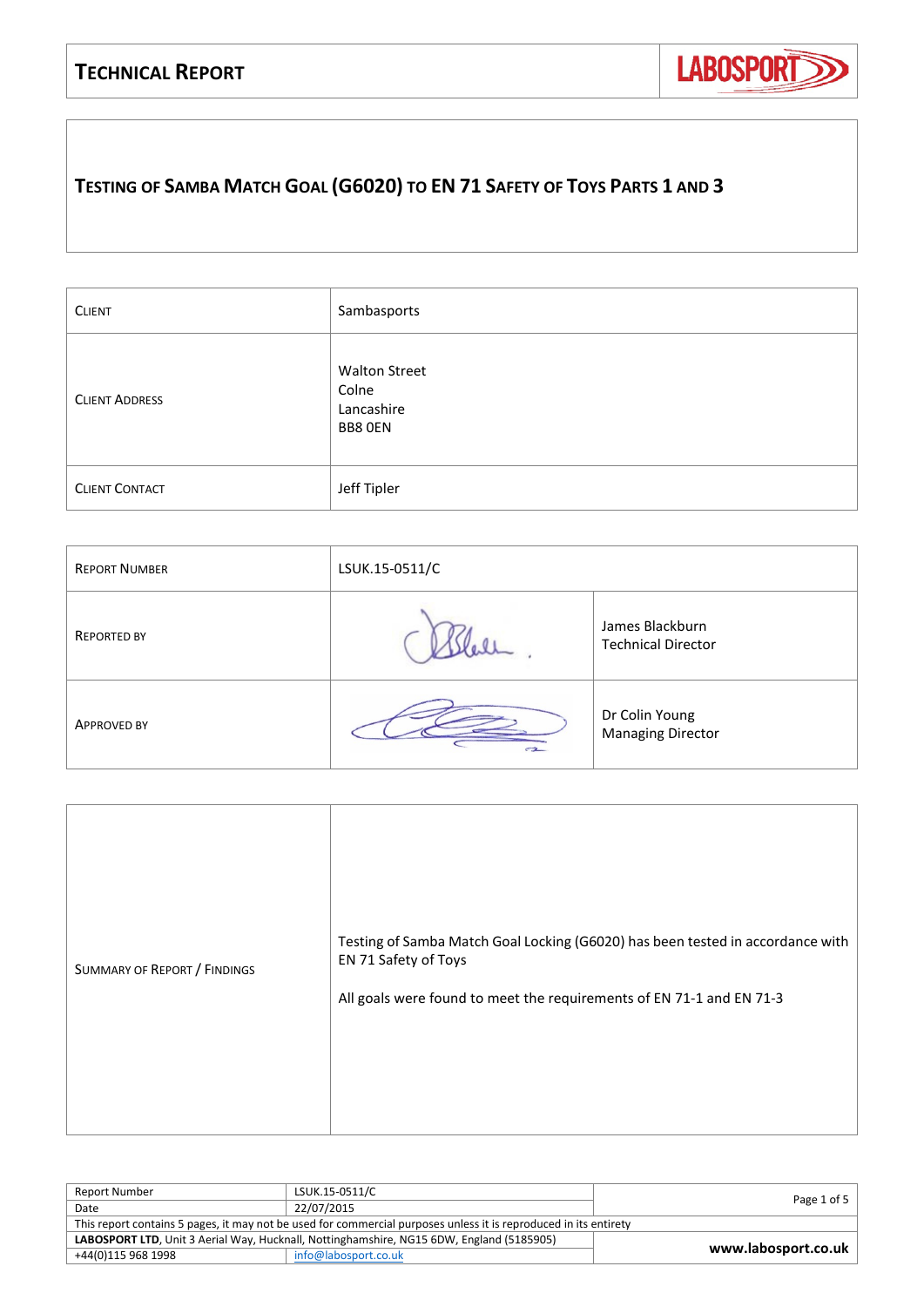

| <b>SCOPE OF TESTING</b>         | Determination of the mechanical and physical properties of toys in accordance<br>with EN 71-1:2014<br>Determination of migration of certain elements in accordance with EN 71-<br>3:2013+A1:2014 |
|---------------------------------|--------------------------------------------------------------------------------------------------------------------------------------------------------------------------------------------------|
| <b>TEST PROCEDURE/STANDARDS</b> | EN 71-1:2014 Mechanical and Physical Properties<br>EN 71-3:2013+A1:2014 Migration of Certain Elements                                                                                            |
| PRODUCT DETAILS / DESCRIPTION   | Samba Match Goal Locking (G6020) 2.5m x 1.5m                                                                                                                                                     |
| <b>TEST CONDITIONS</b>          | The test samples were tested at 23 $\pm$ 2 °C and 50 $\pm$ 10 % relative humidity and<br>conditioned for a minimum of 24 hours prior to testing commencement.                                    |

| Report Number                                                                                                    | LSUK.15-0511/C       | Page 2 of 5 |  |  |  |
|------------------------------------------------------------------------------------------------------------------|----------------------|-------------|--|--|--|
| Date                                                                                                             | 22/07/2015           |             |  |  |  |
| This report contains 5 pages, it may not be used for commercial purposes unless it is reproduced in its entirety |                      |             |  |  |  |
| LABOSPORT LTD, Unit 3 Aerial Way, Hucknall, Nottinghamshire, NG15 6DW, England (5185905)<br>www.labosport.co.uk  |                      |             |  |  |  |
| +44(0)115 968 1998                                                                                               | info@labosport.co.uk |             |  |  |  |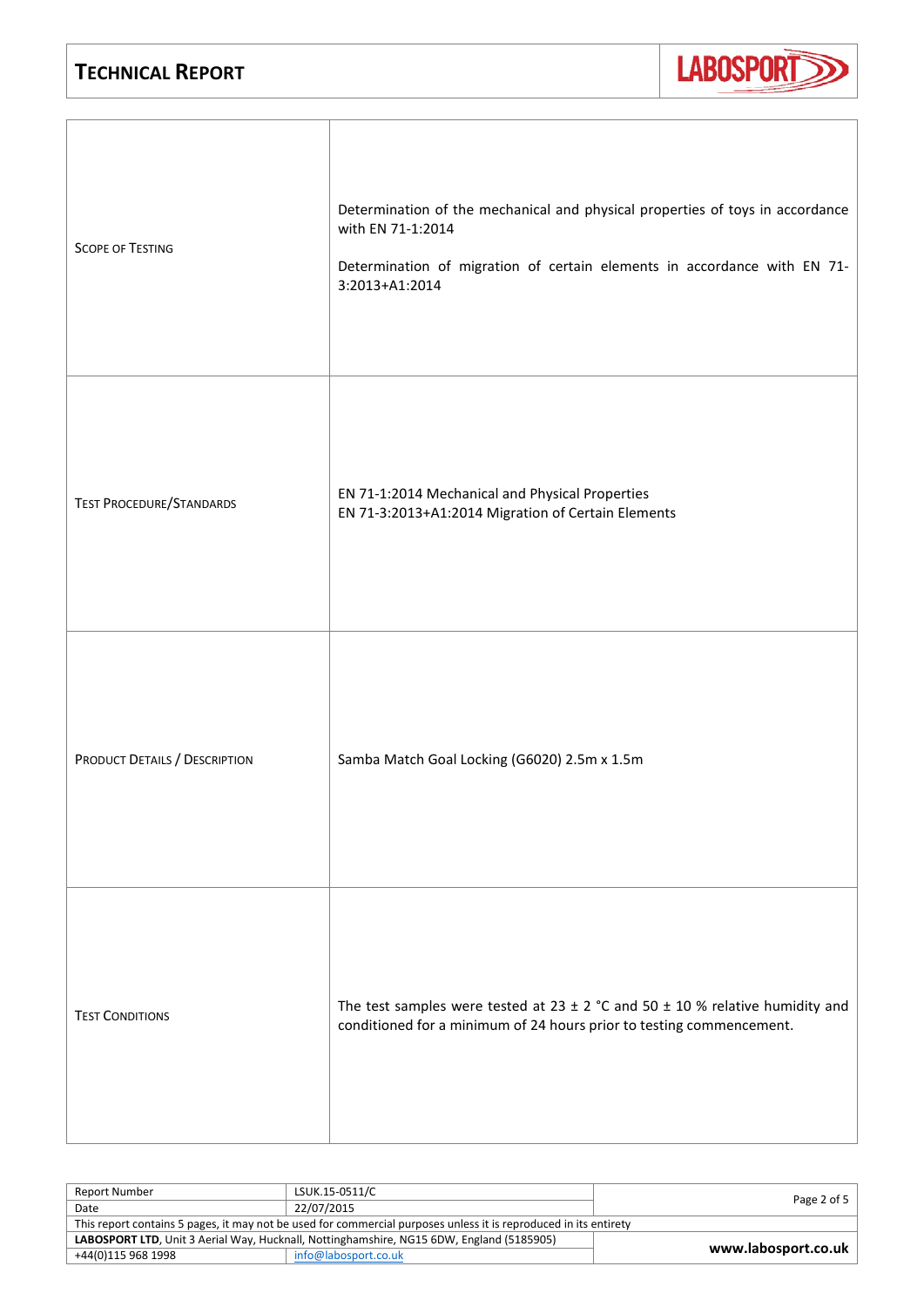## **TECHNICAL REPORT**



| TEST RESULTS EN71-1 MECHANICAL AND PHYSICAL PROPERTIES |                                                |             |  |  |  |
|--------------------------------------------------------|------------------------------------------------|-------------|--|--|--|
| Clause                                                 | <b>Details</b>                                 | Result      |  |  |  |
| 4.1                                                    | Material                                       | <b>Pass</b> |  |  |  |
| 4.2                                                    | Assembly                                       | Pass        |  |  |  |
| 4.7                                                    | Edges                                          | <b>Pass</b> |  |  |  |
| 4.8                                                    | Points and Wires                               | Pass        |  |  |  |
| 4.16                                                   | Heavy Immobile Toys                            | <b>Pass</b> |  |  |  |
| 5.0                                                    | Toys intended for Children under 36 months     | n/a         |  |  |  |
| $6.0\,$                                                | Packaging                                      | <b>Pass</b> |  |  |  |
| $7.1\,$                                                | <b>General Requirements</b>                    | <b>Pass</b> |  |  |  |
| 7.2                                                    | Toys not intended for Children under 36 months | <b>Pass</b> |  |  |  |

| <b>Report Number</b>                                                                                             | LSUK.15-0511/C       | Page 3 of 5         |  |  |  |
|------------------------------------------------------------------------------------------------------------------|----------------------|---------------------|--|--|--|
| Date                                                                                                             | 22/07/2015           |                     |  |  |  |
| This report contains 5 pages, it may not be used for commercial purposes unless it is reproduced in its entirety |                      |                     |  |  |  |
| LABOSPORT LTD, Unit 3 Aerial Way, Hucknall, Nottinghamshire, NG15 6DW, England (5185905)                         |                      |                     |  |  |  |
| +44(0)115 968 1998                                                                                               | info@labosport.co.uk | www.labosport.co.uk |  |  |  |
|                                                                                                                  |                      |                     |  |  |  |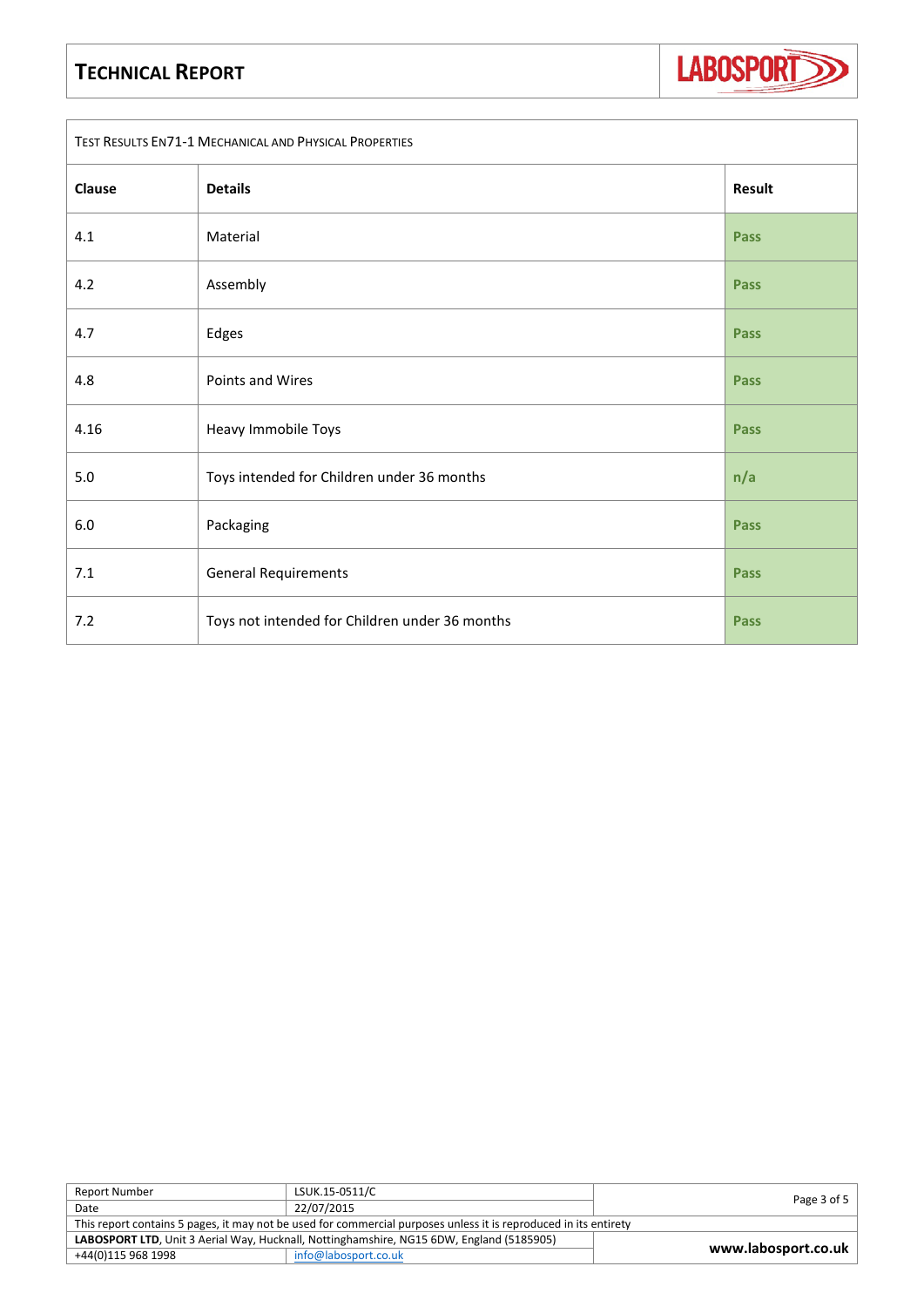## **TECHNICAL REPORT**



| <b>TEST RESULTS EN71-3 MIGRATION OF CERTAIN ELEMENTS</b> |                                       |       |       |       |       |       |       |       |       |       |        |       |       |       |              |       |       |       |          |             |
|----------------------------------------------------------|---------------------------------------|-------|-------|-------|-------|-------|-------|-------|-------|-------|--------|-------|-------|-------|--------------|-------|-------|-------|----------|-------------|
| Sample                                                   | Elements (see table below for limits) |       |       |       |       |       |       |       |       |       | Result |       |       |       |              |       |       |       |          |             |
| White tube<br>(PL68280)                                  | 3.7                                   | < 0.5 | < 0.5 | 0.6   | 1.0   | < 0.5 | 0.9   | 0.65  | 0.25  | < 0.5 | 3.9    | < 0.5 | < 0.5 | < 0.5 | 10.0         | < 0.5 | 0.6   | < 0.5 | 5.4      | <b>Pass</b> |
| White Re Clip<br>(PLC68150)                              | 6.0                                   | < 0.5 | < 0.5 | 7.4   | 1.0   | < 0.5 | < 0.5 | < 0.5 | < 0.2 | < 0.5 | 1.0    | < 0.5 | < 0.5 | < 0.5 | 3.8          | < 0.5 | < 0.5 | < 0.5 | 3.2      | Pass        |
| White corner<br>with clip<br>(CORN05A)                   | 28.5                                  | < 0.5 | < 0.5 | 3.4   | 0.5   | < 0.5 | < 0.5 | < 0.5 | < 0.2 | < 0.5 | 1.4    | < 0.5 | 0.7   | < 0.5 | 2.7          | < 0.5 | 3.2   | < 0.5 | 3.8      | Pass        |
| connector with<br>clip (CONN09)                          | 1.8                                   | < 0.5 | < 0.5 | 1.0   | 0.5   | < 0.5 | 1.3   | 1.1   | < 0.2 | < 0.5 | 1.6    | < 0.5 | < 0.5 | < 0.5 | 8.5          | < 0.5 | < 0.5 | < 0.5 | 4.1      | Pass        |
| Tension bar set<br>(TENBAR8X6)                           | 4.6                                   | 1.3   | < 0.5 | < 0.5 | 0.5   | < 0.5 | < 0.5 | < 0.5 | < 0.2 | < 0.5 | 0.9    | < 0.5 | < 0.5 | < 0.5 | 2.9          | < 0.5 | < 0.5 | < 0.5 | 3.2      | Pass        |
| Net (NET02)                                              | 2.8                                   | < 0.5 | < 0.5 | < 0.5 | < 0.5 | < 0.5 | < 0.5 | < 0.5 | < 0.2 | < 0.5 | 1.5    | < 0.5 | < 0.5 | < 0.5 | 1.1          | < 0.5 | < 0.5 | < 0.5 | 2.4      | Pass        |
| Samba Quick<br>Clip<br>(QUICKCLIP110)                    | 1.1                                   | < 0.5 | < 0.5 | < 0.5 | < 0.5 | < 0.5 | < 0.5 | < 0.5 | < 0.2 | < 0.5 | 1.0    | 0.8   | < 0.5 | < 0.5 | 0.8          | < 0.5 | < 0.5 | < 0.5 | < 0.5    | Pass        |
| <b>Ground Anchor</b><br>(ANCHOR01)                       | 16                                    | < 0.5 | < 0.5 | < 0.5 | < 0.5 | < 0.5 | 2.3   | 1.95  | 0.35  | < 0.5 | 0.6    | 1.1   | 11.0  | < 0.5 | $\mathbf{1}$ | < 0.5 | < 0.5 | < 0.5 | 275<br>5 | Pass        |

|                  | <b>Migration limit</b>     |                             |                              |  |  |  |
|------------------|----------------------------|-----------------------------|------------------------------|--|--|--|
| <b>Element</b>   | <b>Category I</b><br>mg/kg | <b>Category II</b><br>mg/kg | <b>Category III</b><br>mg/kg |  |  |  |
| Aluminium        | 5 6 2 5                    | 1406                        | 70 000                       |  |  |  |
| Antimony         | 45                         | 11,3                        | 560                          |  |  |  |
| Arsenic          | 3,8                        | 0.9                         | 47                           |  |  |  |
| <b>Barium</b>    | 1500                       | 375                         | 18750                        |  |  |  |
| <b>Boron</b>     | 1 200                      | 300                         | 15 000                       |  |  |  |
| Cadmium          | 1,3                        | 0.3                         | 17                           |  |  |  |
| Chromium (III)   | 37,5                       | 9,4                         | 460                          |  |  |  |
| Chromium (VI)    | 0,02                       | 0,005                       | 0,2                          |  |  |  |
| Cobalt           | 10,5                       | 2,6                         | 130                          |  |  |  |
| Copper           | 622,5                      | 156                         | 7700                         |  |  |  |
| Lead             | 13,5                       | 3,4                         | 160                          |  |  |  |
| Manganese        | 1 200                      | 300                         | 15 000                       |  |  |  |
| <b>Mercury</b>   | 7,5                        | 1.9                         | 94                           |  |  |  |
| <b>Nickel</b>    | 75                         | 18,8                        | 930                          |  |  |  |
| Selenium         | 37,5                       | 9,4                         | 460                          |  |  |  |
| <b>Strontium</b> | 4 500                      | 1 1 2 5                     | 56 000                       |  |  |  |
| Tin              | 15 000                     | 3750                        | 180 000                      |  |  |  |
| Organic tin      | 0,9                        | 0,2                         | 12                           |  |  |  |
| Zinc             | 3750                       | 938                         | 46 000                       |  |  |  |

| Report Number                                                                                                    | LSUK.15-0511/C       | Page 4 of 5         |  |  |  |
|------------------------------------------------------------------------------------------------------------------|----------------------|---------------------|--|--|--|
| Date                                                                                                             | 22/07/2015           |                     |  |  |  |
| This report contains 5 pages, it may not be used for commercial purposes unless it is reproduced in its entirety |                      |                     |  |  |  |
| LABOSPORT LTD, Unit 3 Aerial Way, Hucknall, Nottinghamshire, NG15 6DW, England (5185905)                         |                      |                     |  |  |  |
| +44(0)115 968 1998                                                                                               | info@labosport.co.uk | www.labosport.co.uk |  |  |  |
|                                                                                                                  |                      |                     |  |  |  |